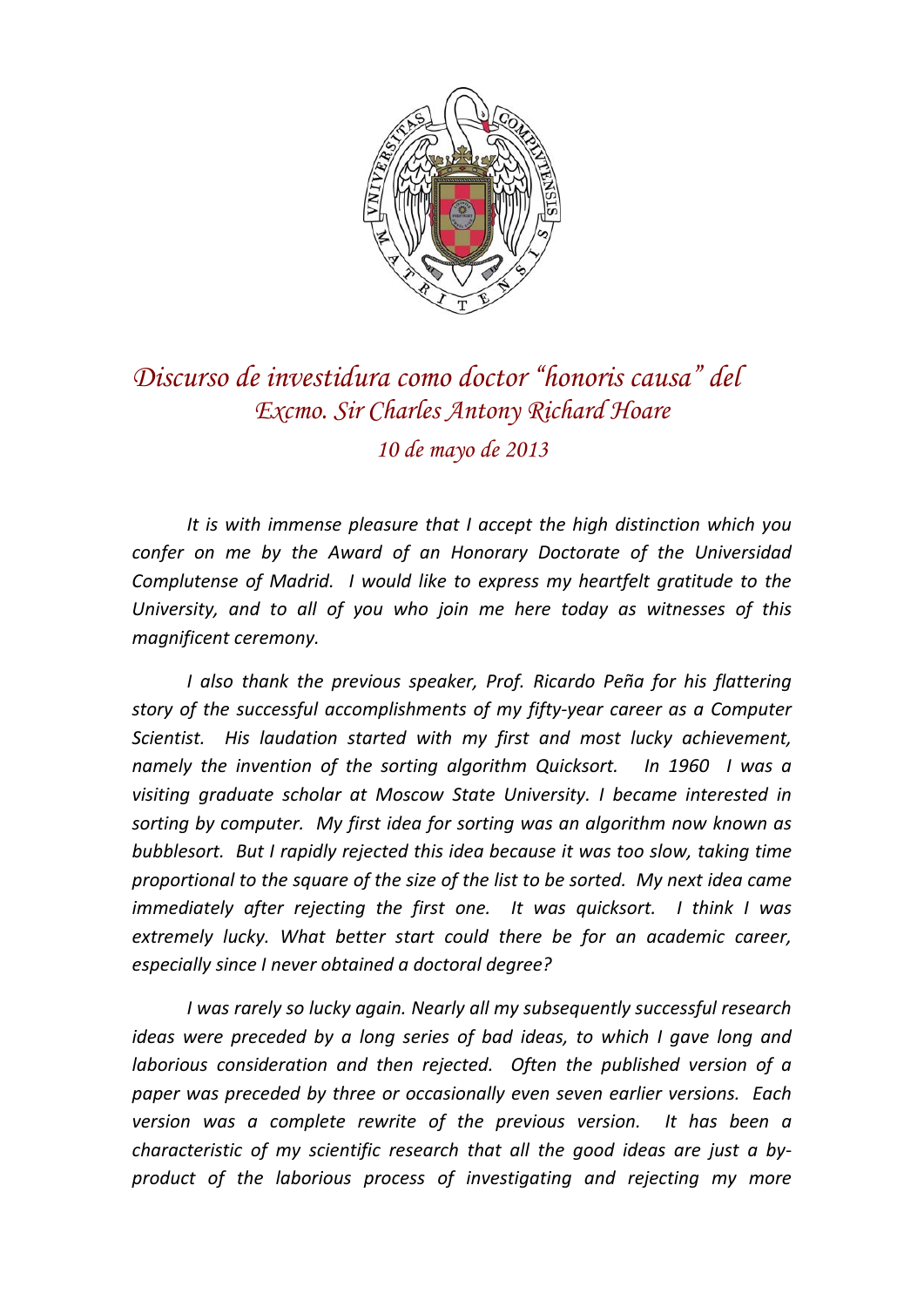*numerous bad ideas. So in my response to the laudation that you have just heard, I would like to create a balanced picture. I would like to tell you the stories of some of the mistakes I have made in my long career. But each story will have a moral: that failure was often the direct stimulus for a subsequent success,*

*My first and best known failure was in the mid nineteen‐sixties, when I was working in my first job with Elliott Automation Computing Division. I had been promoted to the position of the Chief Engineer of a project to implement an operating system for the current range of computers marketed by the Company. After more than thirty man‐years of implementation effort, the project failed to meet its promised delivery date (not just once but several times). In the end, it failed to be deliverable at all! As a result of memory thrashing, it was just ridiculously slow. I had wasted two years of the working life of everyone engaged in the project. Fortunately my Company forgave me, and even entrusted me with the task of recovering from the failure. I gave a full account of it some fifteen years later, in my acceptance speech for the Turing Award in 1980. This speech has been published and republished many times under the title of 'The Emperor's Old Clothes'.*

*Personally, I learnt a lot from the failure. It was the impetus for my life‐ long interest in the phenomenon of concurrency in computer programming: how cans one plan for simultaneous execution of different parts of the same program, either on the same computer or on a distributed system? My research into concurrency led to the development of the theory of Communicating Sequential Processes, and its application by the British Microcomputer manufacturer INMOS in the design of the architecture of their transputer. I have continued since then to develop and generalise the theory of concurrency, right up to the present day.*

*The next of my failures was even more expensive. I call it my billion‐dollar mistake. In the early 1960's, I encountered the programming language Simula, brilliantly designed and implemented in Oslo by Kristen Nygaard and Ole‐Johan Dahl. They later jointly won the Turing Award for their work. Simula included one of the very first versions of what is now known as object‐oriented programming.* 

*My contribution to the language was my discovery that every pointer or reference to an object can and should be typed according to the type of the value which it points to. As a result, simple type‐checking, conducted wholly before a program starts execution, could guarantee the type‐consistency of*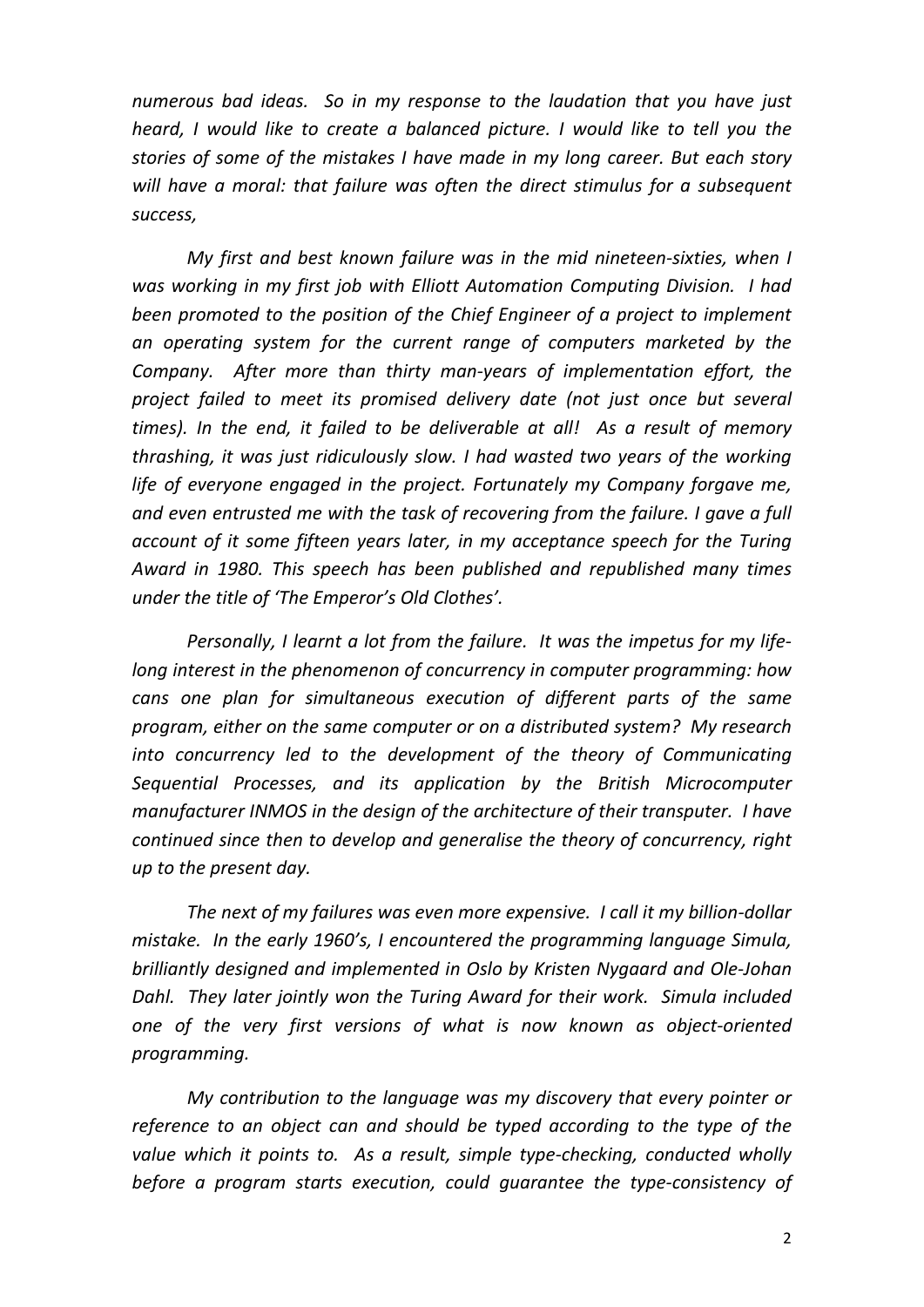*every use of the reference, and so guarantee the security and structural soundness of any object‐oriented program. This solution was first adopted in the design of the ALGOL W programming language, which was designed and implemented by Niklaus Wirth. The language itself failed to get approval from the international ALGOL committee which originally commissioned it. However, the idea of type‐checked references was also adopted in the widely admired 1967 version of Simula, and the more recent languages C++ and Java.*

*The idea of properly typed references was actually my very first idea about making object orientation available in a high‐level programming language. Unfortunately I then went on to spoil everything by retention in my design of a well‐known feature, known as the null pointer. The null‐pointer is very useful to represent the absence of information, for example, information about the wife of a man who is not married. But it is also notoriously dangerous. It is the cause of innumerable programming errors, leading to unpredictable consequences, which make them difficult to detect and correct.* 

*Many of these errors remain in software that is delivered to customers, and it is they who have to suffer the unpredictable and uncontrollable consequences. Some of the errors can expose a computer to malicious or fraudulent attack, of the kind that still costs the world economy many billions of dollars per year. This estimate includes not only the direct damage, but the cost of all the precautions necessary to reduce the risk. Over the period of fifty years since the mistake was made, I am sure that the total cost has exceeded a billion dollars. I have even heard estimates of a billion dollars per year.*

*In the later 1980's, I worked with Robin Milner in Edinburgh and Jan Bergstra of the Netherlands on a project called CONCUR, funded by the European Community as a Basic Research Action. Its stated goal was to unify three different theories of concurrency, as propounded by the three principal investigators. I contributed CSP, Milner contributed CCS, his Calculus of Communicating Systems, and Bergstra contributed his ACP, an Algebra for Concurrent Programming.* 

*I'm afraid I must add the CONCUR project to my list of failures. The three principal investigators made great progress in the advancement and application of their own theories, but we could never bring ourselves to concur (that is, to agree) on a single unifying theory of concurrency. This is a serious matter, because no sensible engineer or industrial manager is going to adopt a theory that is still disputed by the leading experts in the field.*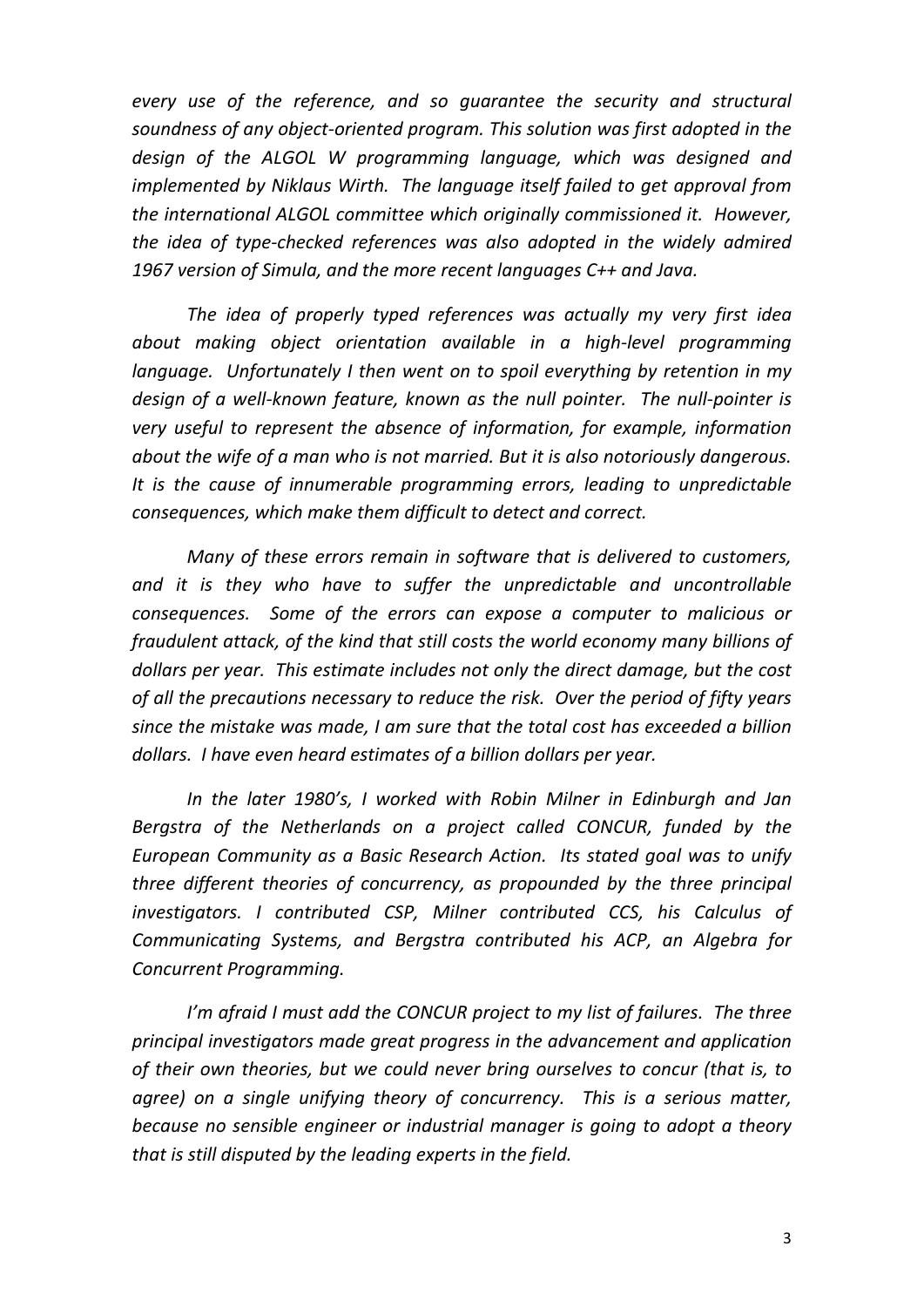*Again, the failure inspired the direction of my subsequent research. I turned my attention to mathematical and logical techniques that would lead to a more successful unification of a still wider range of theories of programming, including familiar sequential programs as well as programs that called for concurrent execution. The significance of unification in the progress of Science has already been explained in my laudation; but it has not yet been widely recognised by Computer Scientists.* 

*So together with my long‐term research colleague and friend He Jifeng, we embarked on a programme of research which in the end lasted more than ten years, much longer than we ever expected. It led to publication in 1998 of a book entitled 'Unifying Theories of Programming'. Unfortunately, the book failed to attract the attention of Computer Scientists, and the publisher never exerted much effort to sell it. It is now (freely) available, but only on the web.* 

*This was the last failure of my academic career, since shortly afterwards I reached retirement age at Oxford University. Fortunately, I was invited by Roger Needham to join the staff of a new Microsoft Research Laboratory, recently established in Cambridge, England.* 

*Since I joined Microsoft, I have been exceptionally fortunate in witnessing at first hand an extraordinary spread of the use of program assertions and other formal methods in the daily practice of software development. This was encouraged by the use of Software Engineering tools like PREFIX, which was able to detect many of the kinds of error that are known to occur in computer programs, including the null reference error that I described earlier. More modern tools can automatically supply missing assertions, and use them to generate test cases that will reveal errors in newly written code. There are now hundreds of specialist verification engineers and scientists employed throughout Microsoft. They have developed and evolved a wide range of verification and analysis and testing tools, and helped in installing them in routine use.*

*In my last five years with Microsoft research, my interests have returned back to unifying theories, the subject of the final failure of my academic career. But now I am taking a completely different approach. I have formulated a couple of dozen algebraic Laws of Programming. They are very similar to the laws of arithmetic taught to generations of school‐children. They could be taught at the beginning of any undergraduate curriculum in Computer Science. They could be illustrated by exercises of their use in optimising computer programs by correctness‐preserving transformations. I think they would make an excellent introduction to formal methods for all computer scientists.*